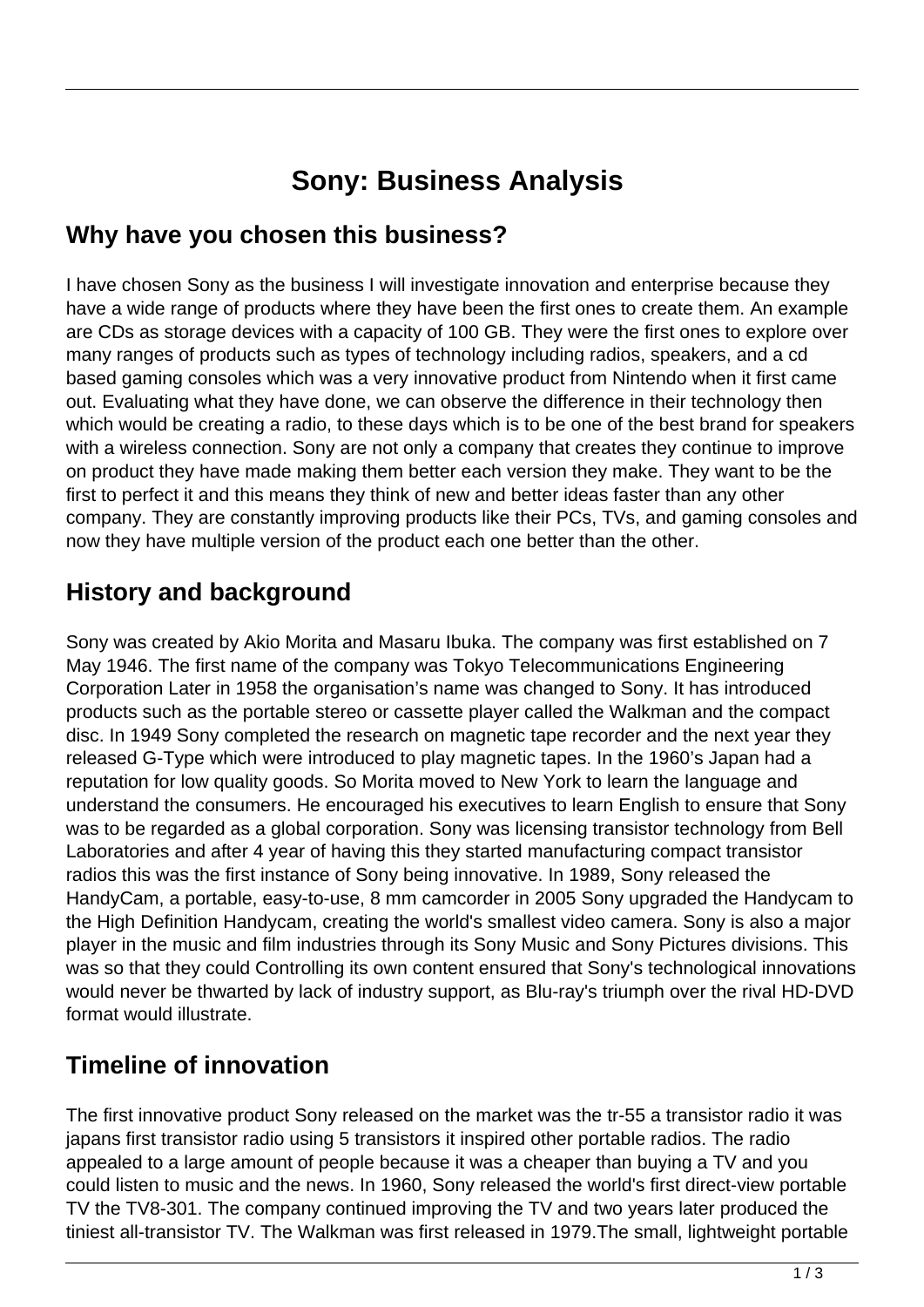tape player revolutionized the way people listened to music, by making it an individual and personal rather than a shared experience. In 1984, Sony followed the success of the Walkman with the release of the Discman, the company's first portable CD player. This was their way of recognizing the new digital age and try to join it. In 1989 Sony released the Handycam it was a portable, camcorder. In 2003, the company released the world's first Blu-ray disc player. In 2005 made a High Definition Handycam, creating the world's smallest video camera. Sony were the first company to create Blu-ray's CD with storage bigger than the normal CD drive. Sony came up with their gaming line called PlayStation in 1993 followed by the PlayStation 2, which was released in 2000 PlayStation 2 is the best-selling home console to having reached over 155 million units sold this brought in a lot of profits for Sony allowing them to fund other thing in their business like the PlayStation 3. They also released the PlayStation portable this was ahead of it time it was a big success it sold a total of 80 million units worldwide.

### **How have they used innovation?**

Ever since Sony was created it has been an innovative company, they made their first transistor radio and they improved the transistor in the radio so much it was better than any another company's this is why it was successful in America. Around the same time they also released the world's first transistor TV, they did this in an age when people thought TVs were only possible in the living room, this allowed people to think of TVs as portable and opened doors for people to get portable TVs. They were also the first to create OLED TVs they have made TVs with amazing resolution and have improved them dramatically. They were responsible for japans first tape recorder they sold them to the government but then they decided to sell them to regular people and called it the H-1. The Walkman was a revolutionary product in the tech world it was thought that is was going to be a fail but then it ended up being on of their most sold products. As the years went by they thought to innovate on it and they made Cassette Walkman this changed the way people listened to music again. They adapted to the format that was popular and what people had. Their consoles are one of their most well know products they made the first controller with analog sticks this inspire other companies to do the same. They updated their console system and change the shape to match what the market wanted and what the customers liked.

### **What impact has innovation and enterprise had on the business**

Innovation has helped Sony increasing their market growth by making them a good and reliable company The Walkman is on of Sony's most innovative product that Sony released. It brought them success as customers have never seen this type of technology before and the number of sales increased because everyone was curious how it operated. One of the products Sony has innovated was PS3 but because of the bad advertising they had decreased in sales. This product put Sony into a decrease of marketing as the competitor's such as Microsoft who created Xbox 360 in 2005 before ps3 got released and this case put Sony down on marketing as they released their product late. Also Microsoft had Kinetic set on the Xbox which as device that could scan your movements and play the game by your movements. When Ps3 started to decrease the price of the console and add more storage to it started to increase the market share as people could not spend \$400 to a 250GB Xbox console so they were paying \$320 for a PS3 with 320GB of storage. People were also moving from Xbox to PS3 as they will not have to pay online monthly fee.